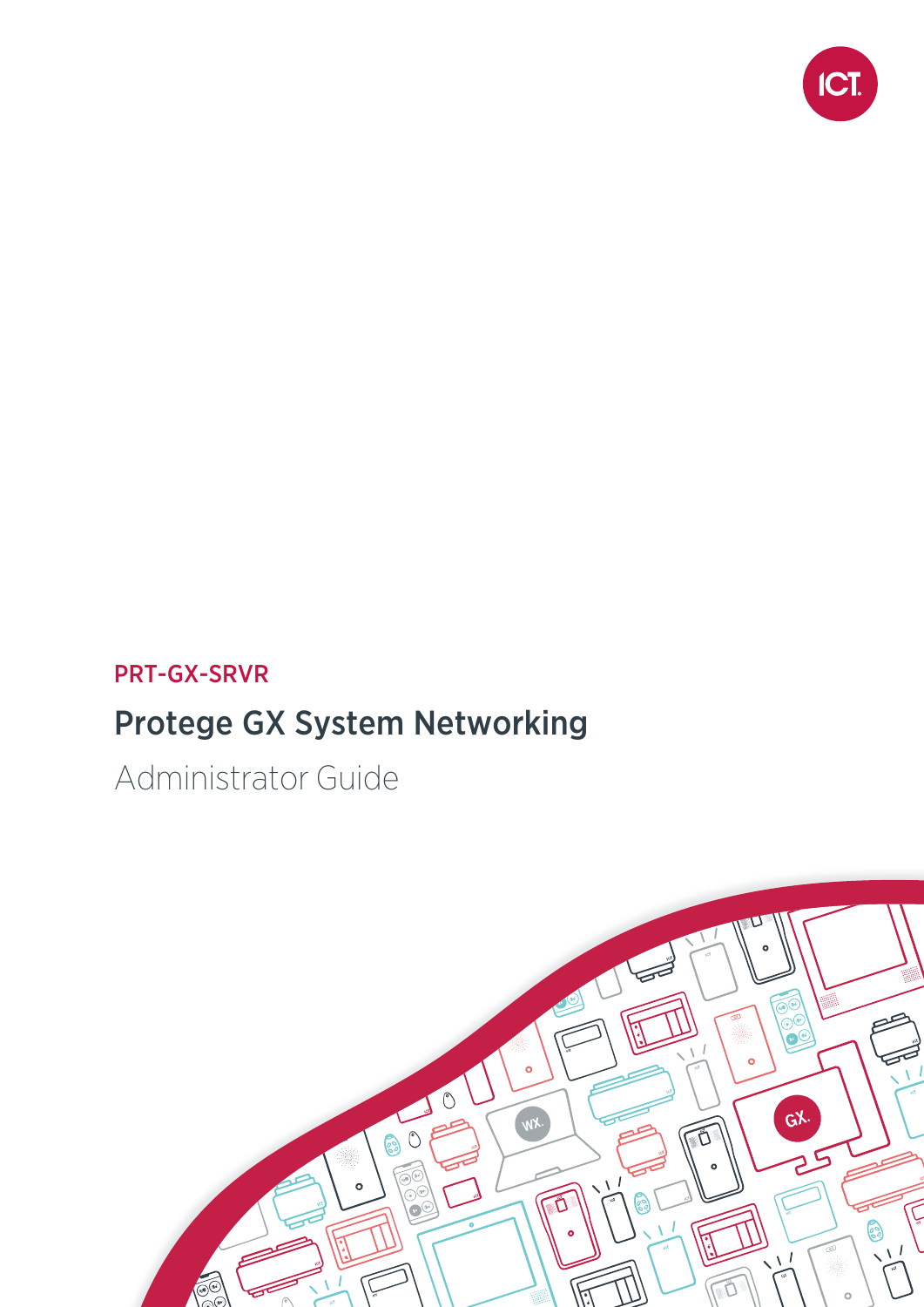The specifications and descriptions of products and services contained in this document were correct at the time of printing. Integrated Control Technology Limited reserves the right to change specifications or withdraw products without notice. No part of this document may be reproduced, photocopied, or transmitted in any form or by any means (electronic or mechanical), for any purpose, without the express written permission of Integrated Control Technology Limited. Designed and manufactured by Integrated Control Technology Limited, Protege® and the Protege® Logo are registered trademarks of Integrated Control Technology Limited. All other brand or product names are trademarks or registered trademarks of their respective holders.

Copyright © Integrated Control Technology Limited 2003-2022. All rights reserved.

Last Published: 29-Mar-22 2:10 PM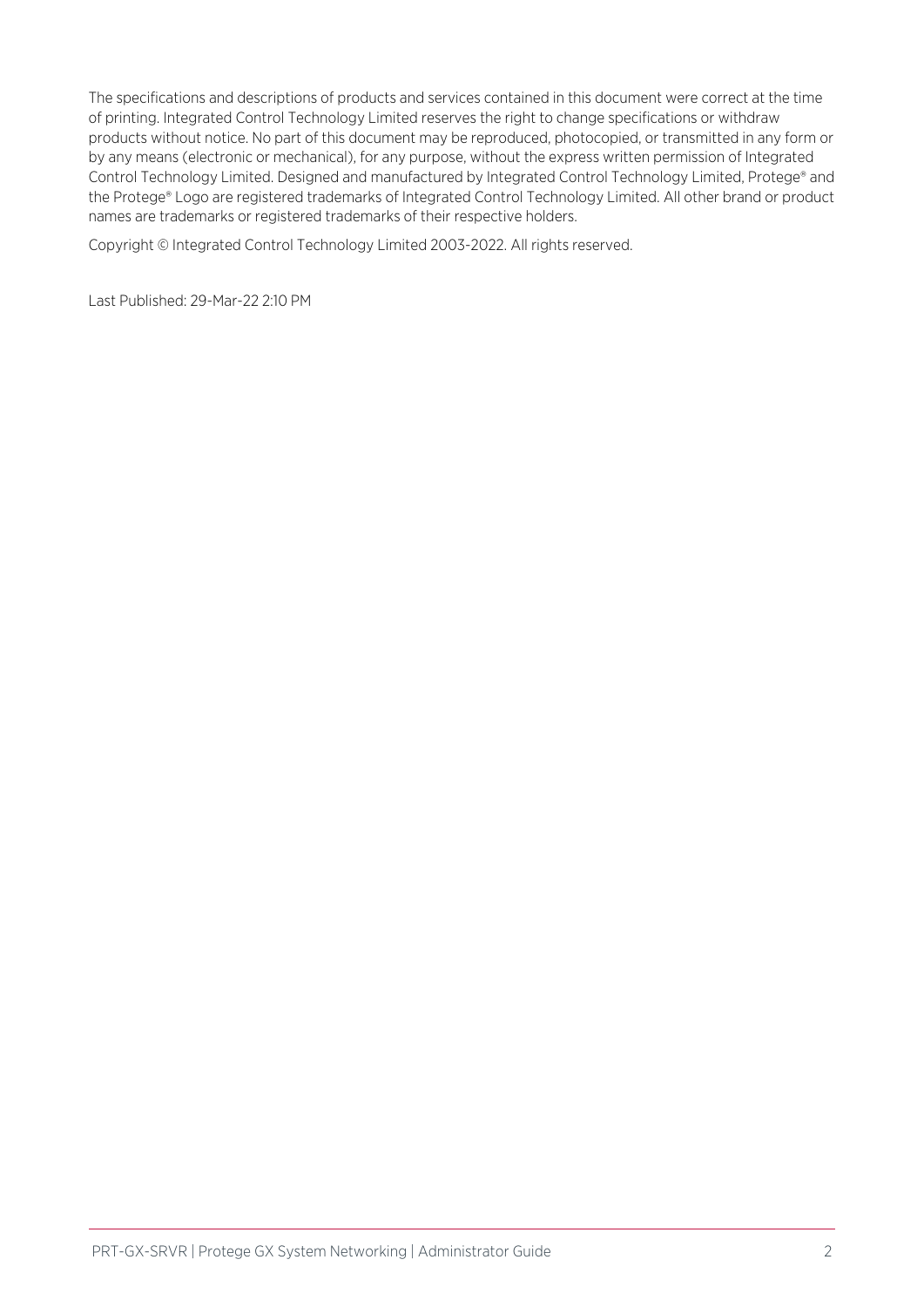### **Contents**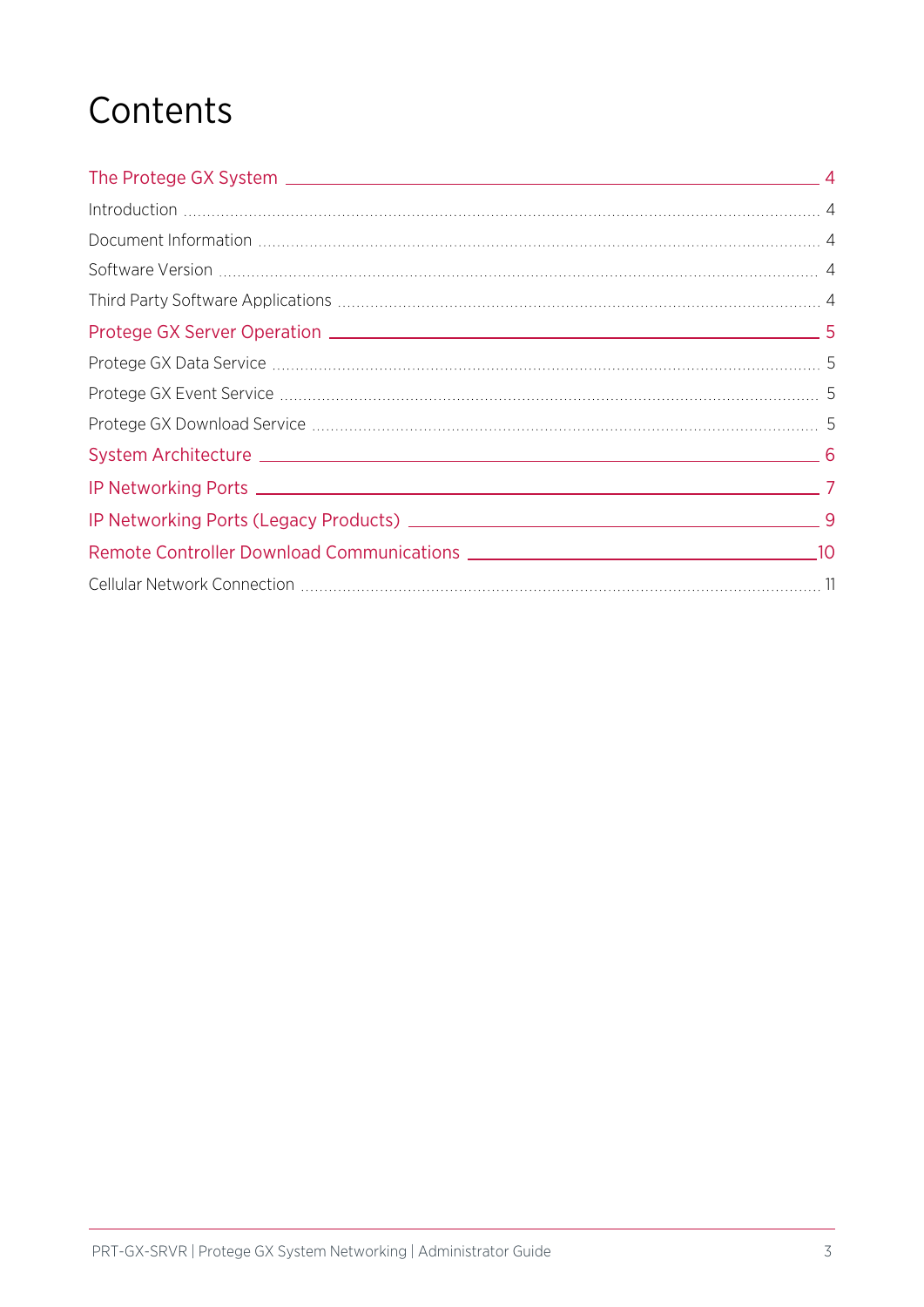# <span id="page-3-0"></span>The Protege GX System

#### <span id="page-3-1"></span>Introduction

The Protege GX system is a powerful integrated alarm and access control management system designed to provide integration with building automation, apartment complex control and HVAC in one flexible package.

Communication is over a proprietary high speed protocol across an encrypted local area network and AES encrypted proprietary RS-485 module network. Using modular-based hardware design, system installers have the flexibility to accommodate any installation, small or large, residential or commercial.

#### <span id="page-3-2"></span>Document Information

This document outlines the operation of the various networking and communication protocols used by the Protege GX system.

<span id="page-3-3"></span>It is recommended that at a minimum the ports specified in this document are opened for devices to allow upgrade and effective management of the access control system.

#### Software Version

<span id="page-3-4"></span>This document is independent of the software version that is operating and is based on the default configuration of the system.

#### Third Party Software Applications

The Wireshark utility is an excellent diagnostic tool when identifying connectivity issues.

⦁ Wireshark download link: <http://www.wireshark.org/download.html>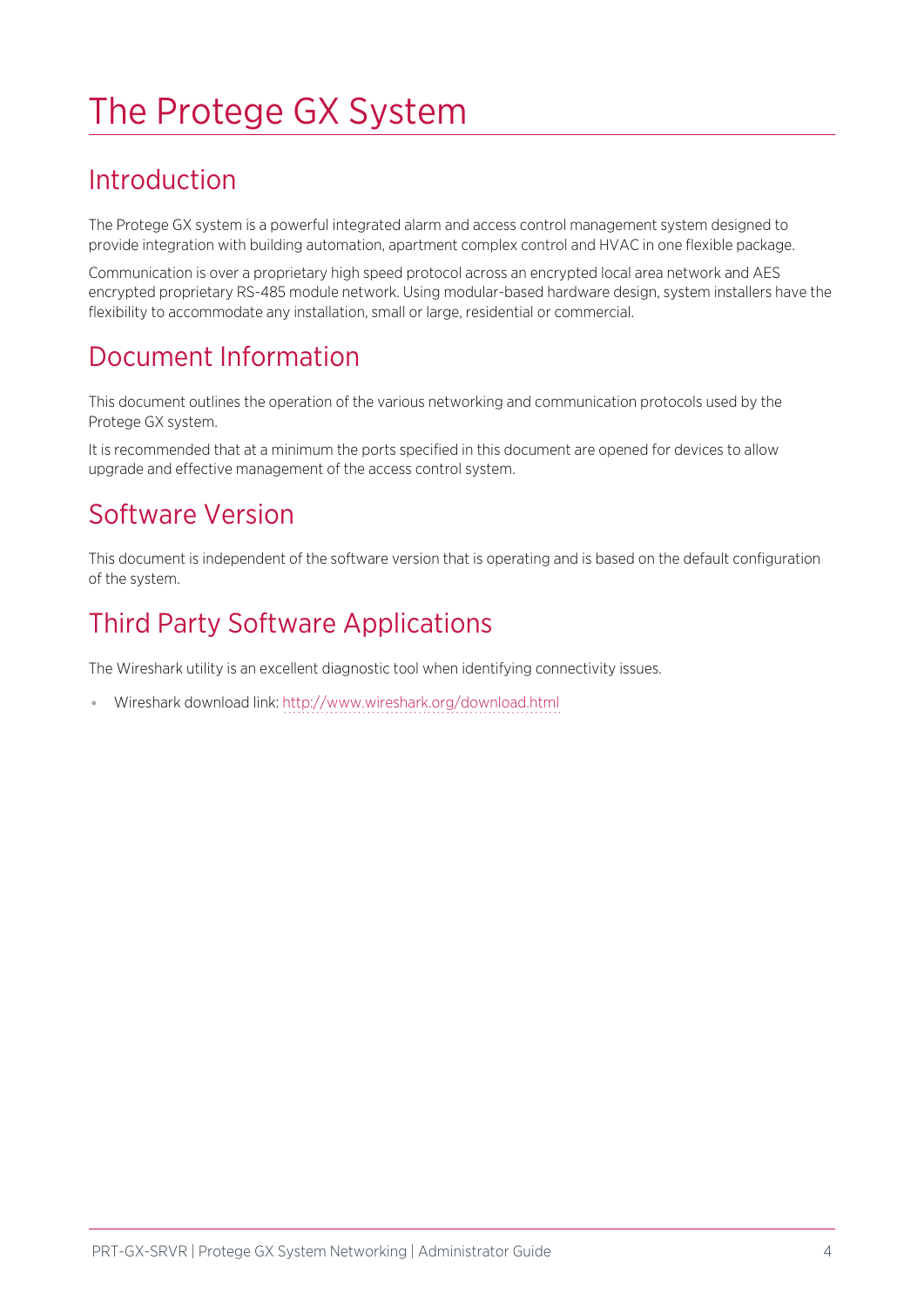### <span id="page-4-0"></span>Protege GX Server Operation

<span id="page-4-1"></span>The Protege GX system is composed of three services when in the standard configuration. Each service is designed to perform a number of related tasks as detailed below.

#### Protege GX Data Service

The Protege GX Data Service receives requests from the client user interface. The service maintains a connection to SQL Server for programming and editing records and alerts the user interface when new events or alarms are available.

<span id="page-4-2"></span>The service also manages control requests or manual operator commands that result in an outbound connection to the controllers from the attached client interfaces.

#### Protege GX Event Service

<span id="page-4-3"></span>The Protege GX Event Service uses inbound connections to receive events sent by controllers. These events are saved to the database. Status updates and messages are also sent to the event service.

#### Protege GX Download Service

The Protege GX Download Service transfers programming changes to controllers. It sequentially checks each controller to determine whether programming changes are required, and if so downloads the updated configuration to the controller.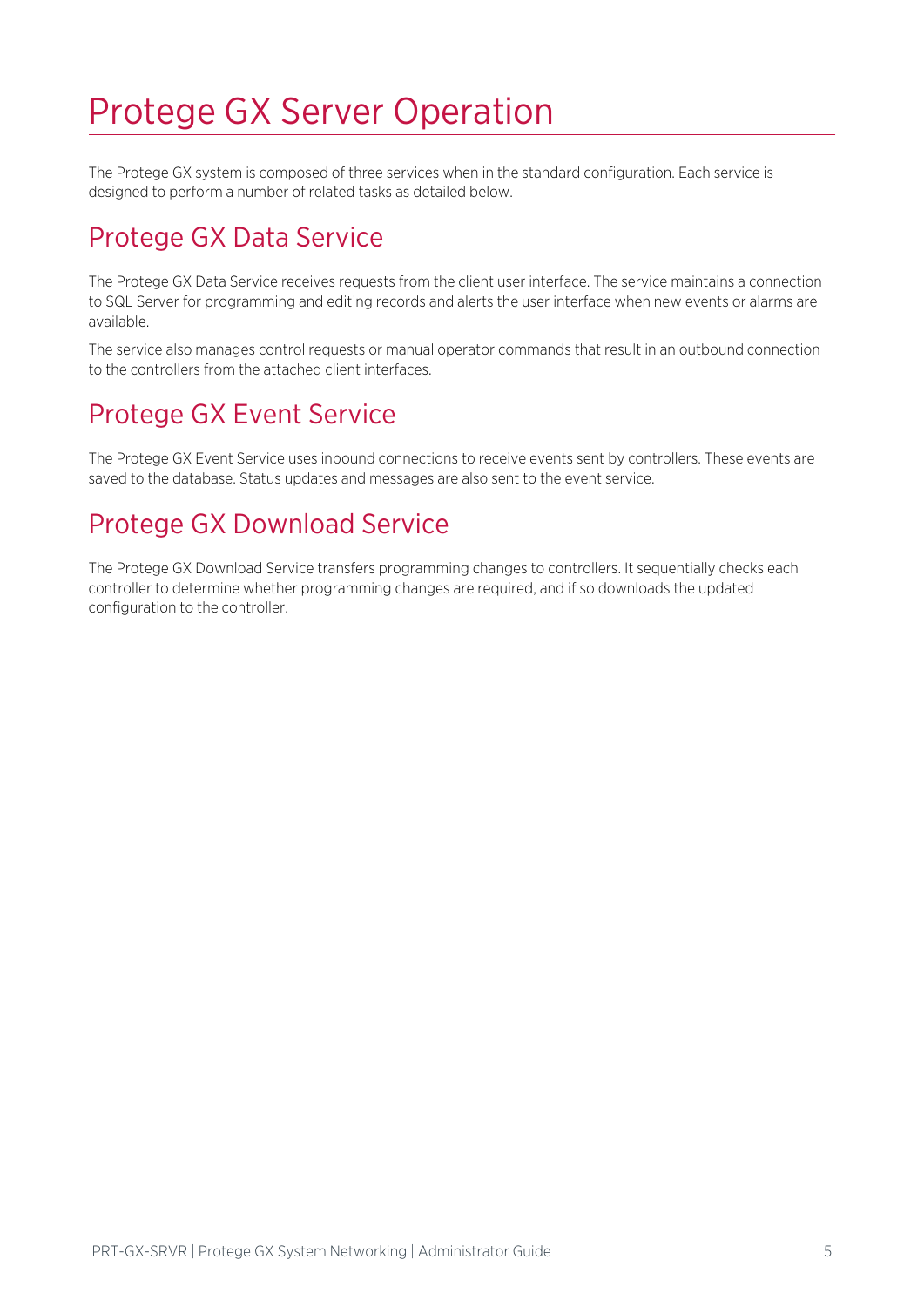# <span id="page-5-0"></span>System Architecture

The following diagram is indicative of the general structure of a Protege GX system when connected to an IP network. This is a basic overview of the setup and is not intended to include all connections. You should use this as a reference when opening ports and configuring routers to allow communications to operate correctly.

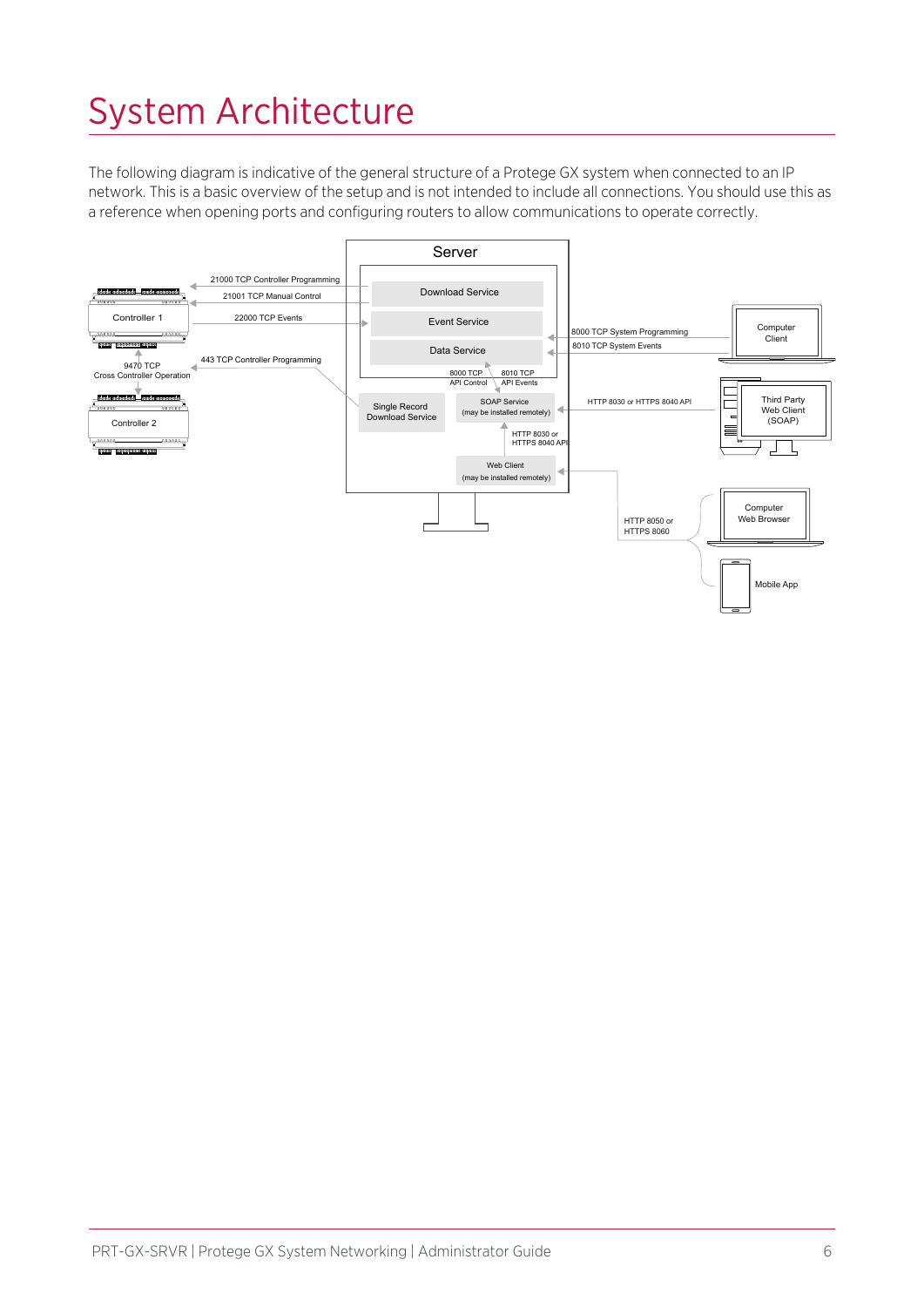# <span id="page-6-0"></span>IP Networking Ports

The following ports may need to be forwarded or approved in your firewall.

| From                                 | <b>Outbound</b><br>Port | To                               | <b>Inbound</b><br>Port | Protocol                   | <b>Description</b>                                                                    |
|--------------------------------------|-------------------------|----------------------------------|------------------------|----------------------------|---------------------------------------------------------------------------------------|
| Download<br>Service                  | Any                     | Controller                       | 21000                  | <b>TCP</b>                 | Controller programming.                                                               |
| Download<br>Service                  | Any                     | Controller                       | 21001                  | <b>TCP</b>                 | Manual control commands.                                                              |
| Controller                           | Any                     | <b>Event Service</b>             | 22000                  | <b>TCP</b>                 | Store system events and status<br>updates in SQL database.                            |
| Client                               | Any                     | Data Service                     | 8000                   | <b>TCP</b>                 | Store system programming in<br>SQL database.                                          |
| Client                               | Any                     | Data Service                     | 8010                   | <b>TCP</b>                 | Display system events.                                                                |
| <b>SOAP Service</b>                  | Any                     | Data Service                     | 8000                   | <b>TCP</b>                 | Store system programming in<br>SQL database.                                          |
| <b>SOAP Service</b>                  | Any                     | Data Service                     | 8010                   | <b>TCP</b>                 | Display system events.                                                                |
| Single Record<br>Download<br>Service | Any                     | Controller                       | 443                    | <b>TCP</b>                 | Controller programming.                                                               |
| Modules                              | 9450                    | Controller                       | 9450                   | <b>UDP</b>                 | Module communication.<br>Programming, control and status.                             |
| Modules                              | 9460                    | Controller                       | 9460                   | <b>UDP</b>                 | Touchscreen communication.                                                            |
| Controller                           | 9450                    | Modules                          | 9450                   | <b>UDP</b>                 | Module communication.<br>Programming, control and status.                             |
| Controller                           | 9460                    | Modules                          | 9460                   | <b>UDP</b>                 | Touchscreen communication.                                                            |
| <b>Entry Station</b>                 | Any                     | Controller                       | 9450                   | <b>TCP</b>                 | Programming, control and status.                                                      |
| Controller                           | 9470                    | Controller                       | 9470                   | <b>TCP</b>                 | Cross controller operation.                                                           |
| Controller                           | Custom                  | Central<br>Monitoring<br>Station | Custom                 | <b>TCP</b>                 | Offsite IP Monitoring (equivalent<br>to ContactID alarm monitoring).                  |
|                                      |                         |                                  |                        |                            | Ports should be agreed between<br>the installation company and<br>monitoring company. |
| Web Client                           | Any                     | <b>SOAP Service</b>              | 8030                   | <b>HTTP</b><br><b>TCP</b>  | API for controlling and<br>programming Protege GX<br>systems.                         |
| Third Party Web<br>Client (SOAP)     | Any                     | <b>SOAP Service</b>              | 8030                   | <b>HTTP</b><br>SOAP        | API for controlling and<br>programming Protege GX<br>systems.                         |
| Web Client                           | Any                     | <b>SOAP Service</b>              | 8040                   | <b>HTTPS</b><br><b>TCP</b> | API for controlling and<br>programming Protege GX<br>systems.                         |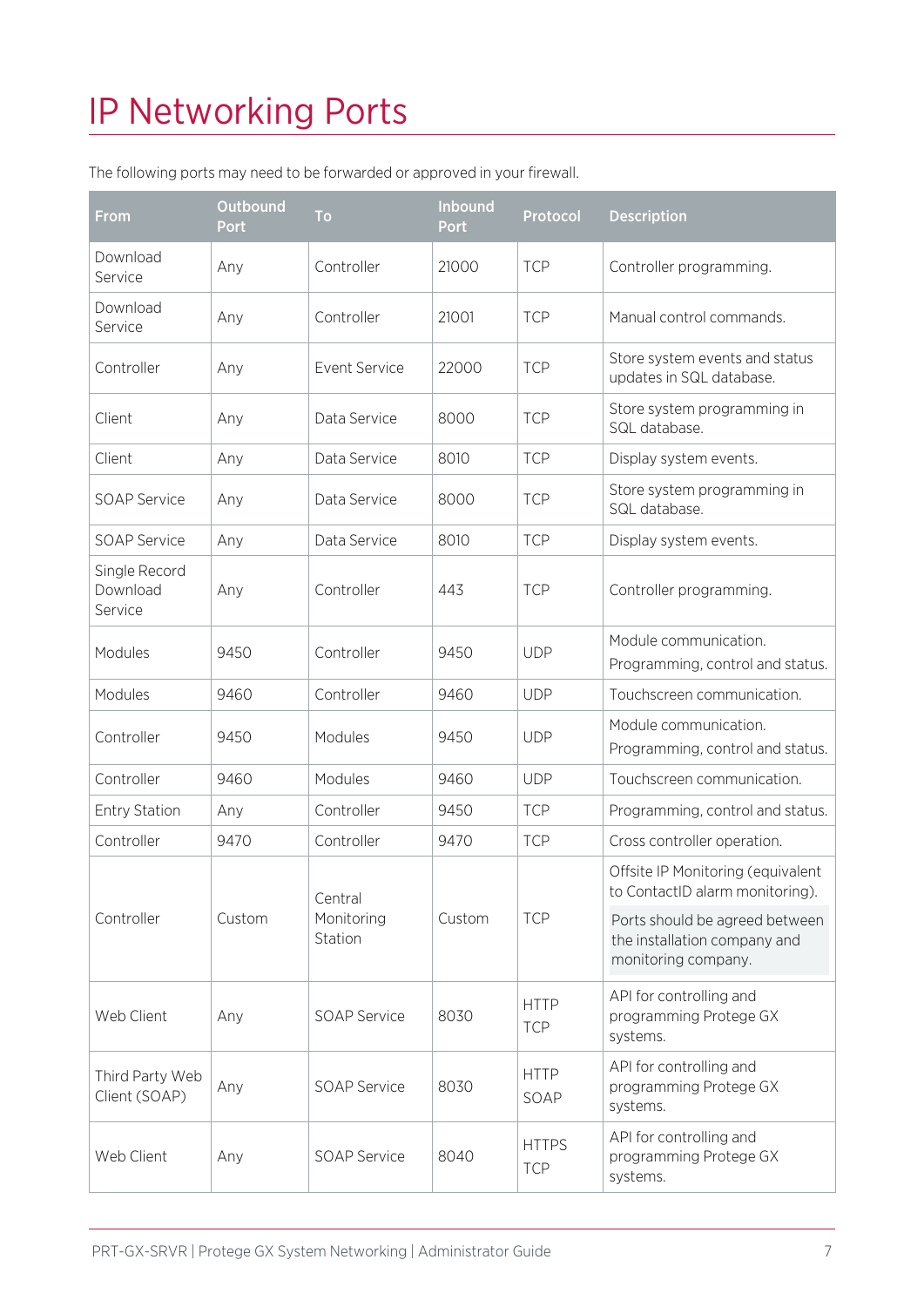| From                                 | Outbound<br>Port | <b>To</b>           | Inbound<br><b>Port</b> | Protocol                   | <b>Description</b>                                                               |
|--------------------------------------|------------------|---------------------|------------------------|----------------------------|----------------------------------------------------------------------------------|
| Third Party Web<br>Client (SOAP)     | Any              | <b>SOAP Service</b> | 8040                   | <b>HTTPS</b><br>SOAP       | API for controlling and<br>programming Protege GX<br>systems.                    |
| Web Browser                          | Any              | Web Client          | 8050                   | <b>HTTP</b><br><b>TCP</b>  | Web based interface for<br>controlling Protege GX systems.                       |
| Mobile App                           | Any              | Web Client          | 8050                   | <b>HTTP</b><br><b>TCP</b>  | Web based interface for<br>controlling Protege GX systems.                       |
| Web Browser                          | Any              | Web Client          | 8060                   | <b>HTTPS</b><br><b>TCP</b> | Web based interface for<br>controlling Protege GX systems.                       |
| Mobile App                           | Any              | Web Client          | 8060                   | <b>HTTPS</b><br><b>TCP</b> | Web based interface for<br>controlling Protege GX systems.                       |
| Data Service                         | Any              | <b>SQL Server</b>   | 1433*                  | <b>TCP</b>                 | Store programming in SQL<br>database.<br>Transfer programming to<br>controllers. |
| <b>Event Service</b>                 | Any              | <b>SQL Server</b>   | 1433*                  | <b>TCP</b>                 | Store system events and status<br>update in SQL database.                        |
| Download<br>Service                  | Any              | <b>SQL Server</b>   | $1433*$                | <b>TCP</b>                 | Store programming in SQL<br>database.<br>Transfer programming to<br>controllers. |
| Single Record<br>Download<br>Service | Any              | <b>SQL Server</b>   | 1433*                  | <b>TCP</b>                 | Store programming in SQL<br>database.<br>Transfer programming to<br>controllers. |

\*The SQL Server connection port is configurable. 1433 is the default. The following .NET Framework Data Provider for SQL Server connection string can be used for connections to SQL Server 2019, 2017, 2016, 2014, 2012 and 2008. See the [Connection](https://www.connectionstrings.com/sqlconnection/) Strings website for more information.

Server=**myServerName,myPortNumber**;Database=myDataBase;

Some of the above ports can be changed if required. Contact ICT for further information on port customization.

Additional ports may be required for integration to third party systems, such as HLI integrations with elevator systems, and DVR integrations. Refer to the relevant documentation for specific integration requirements.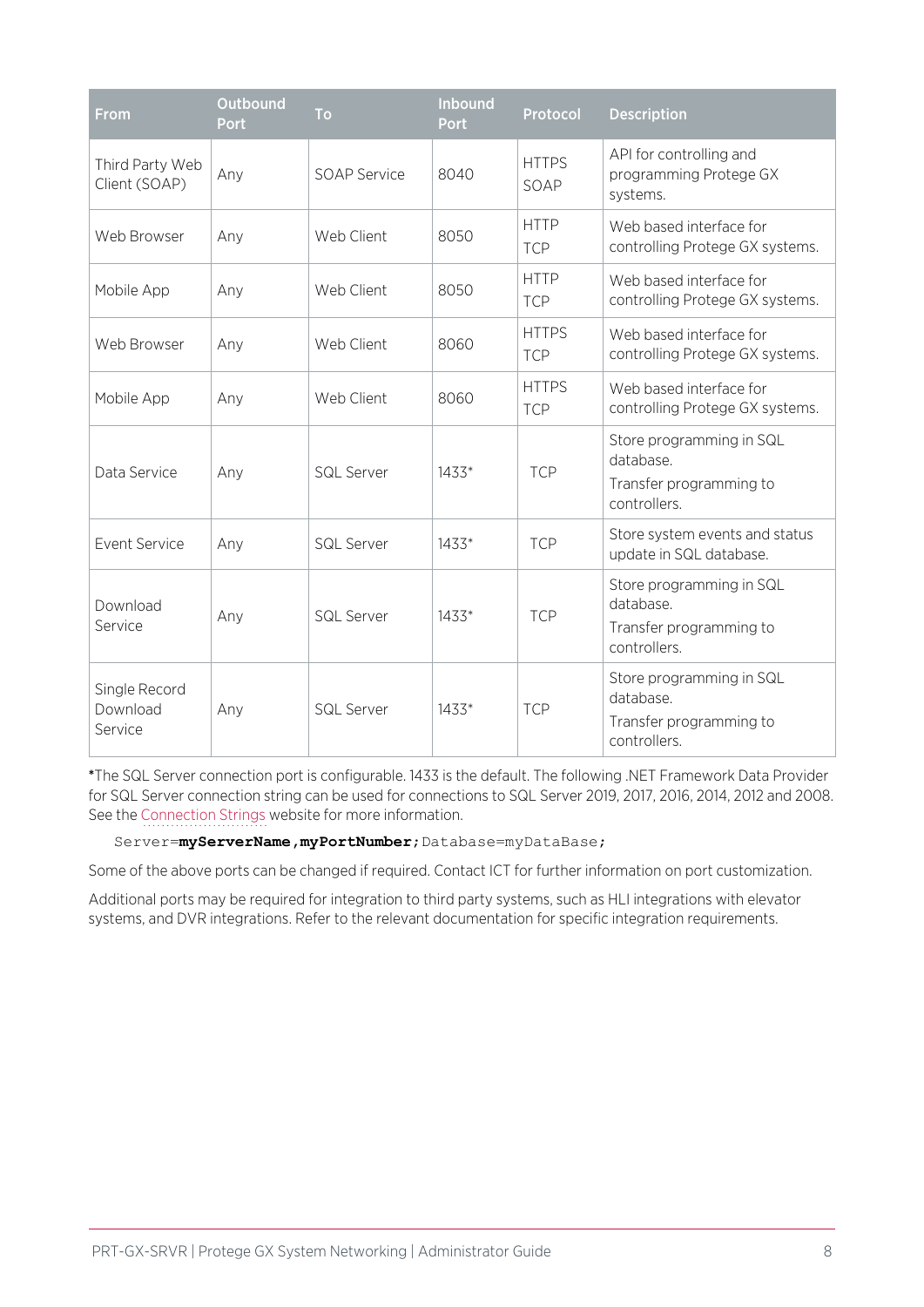# <span id="page-8-0"></span>IP Networking Ports (Legacy Products)

| <b>From</b>         | Outbound<br><b>Port</b> | <b>To</b>             | <b>Inbound</b><br><b>Port</b> | Protocol       | <b>Description</b>                                   |
|---------------------|-------------------------|-----------------------|-------------------------------|----------------|------------------------------------------------------|
| Download<br>Service | Any                     | <b>PCB Controller</b> | 9000                          | <b>TFI NFT</b> | Control and service menu for firmware<br>updates.    |
| Telnet Client.      | Any                     | <b>PCB Controller</b> | 9000                          | TELNET         | Control and service menu for firmware<br>updates.    |
| Download<br>Service | Any                     | <b>PCB Controller</b> | 69                            | <b>TFTP</b>    | Firmware update (transfer).                          |
| <b>TFTP Client</b>  | Any                     | <b>PCB Controller</b> | 69                            | <b>TFTP</b>    | Firmware update (transfer).                          |
| <b>TFTP Client</b>  | Any                     | <b>PCB Controller</b> | 10001                         | <b>TFTP</b>    | Hardware subsystem configuration<br>and maintenance. |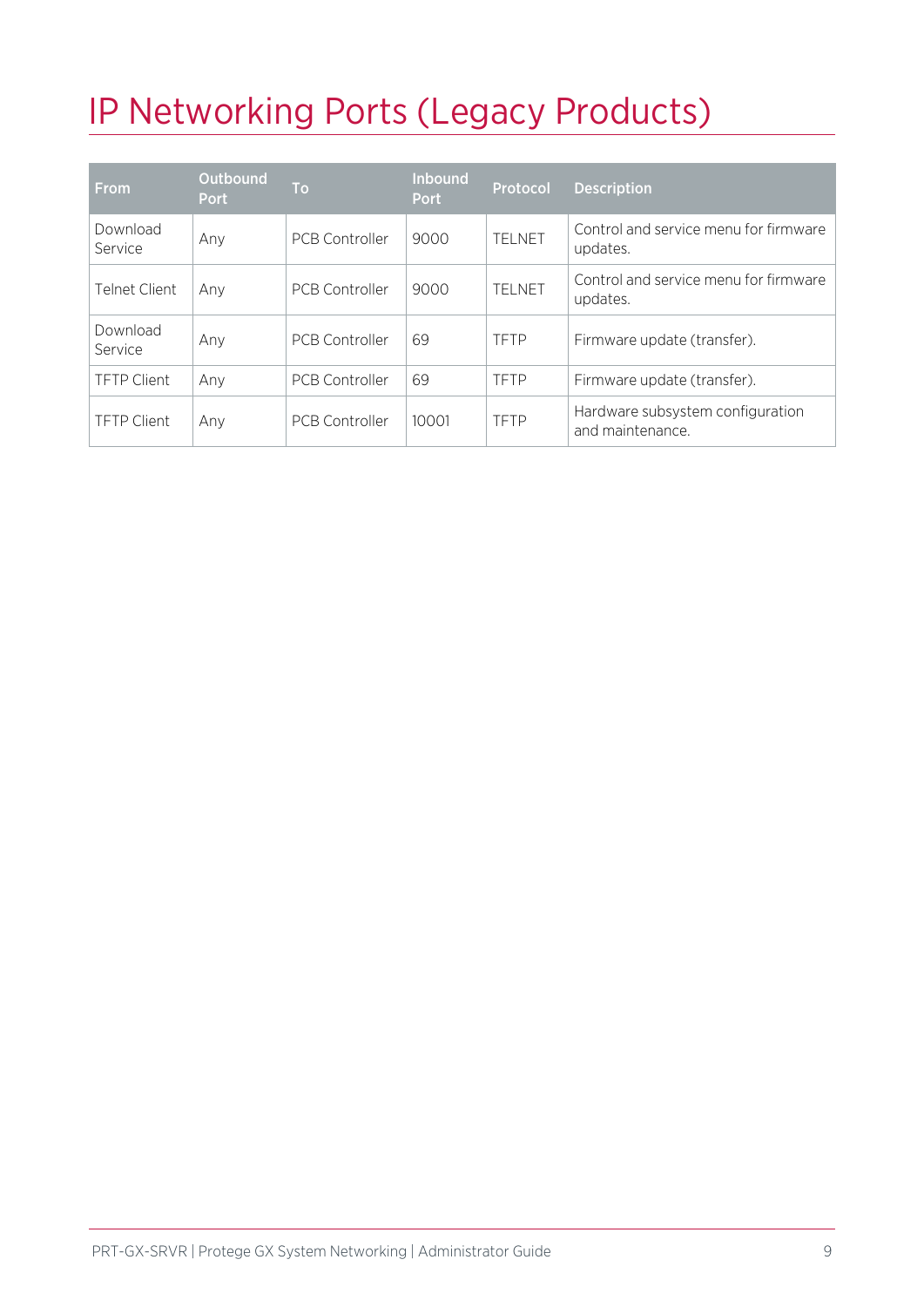### <span id="page-9-0"></span>Remote Controller Download Communications



Protege GX Remote Controller Download Communications

During a download, a communication connection is initiated at the server and sent to the controller.

When the controller is on a remote IP network, the key to getting the controller online and communicating is to set up the correct port translation at points X and Y (see image above). The download service requires port forwarding configuration at point **X**. The event service requires port forwarding to be configured at point **Y**.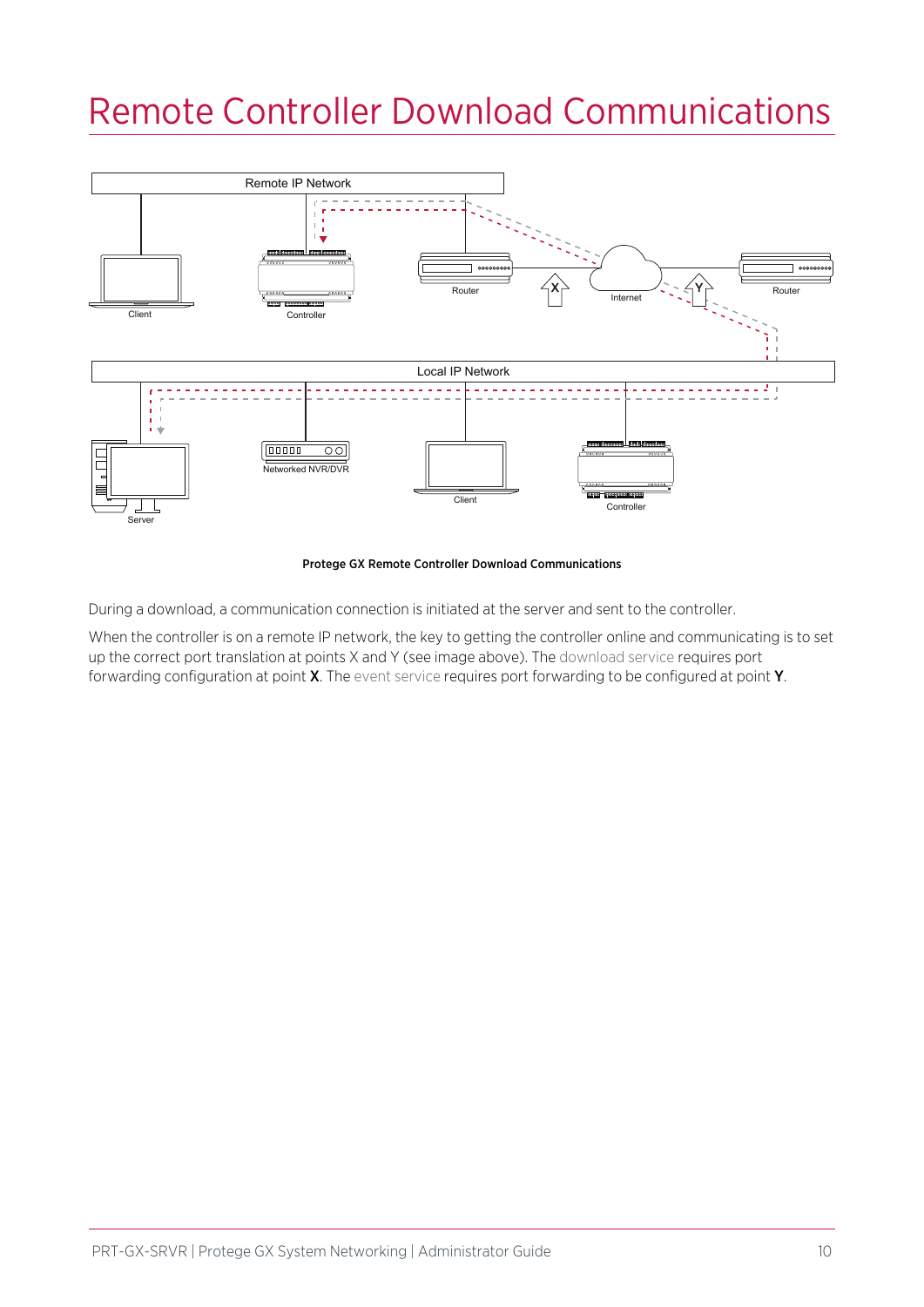#### <span id="page-10-0"></span>Cellular Network Connection



Protege GX controllers can also use the Protege DIN Rail Cellular Modem to communicate with the server via the 4G cellular network. This allows you to connect controllers to the Protege GX system even when they are located outside of wired networks .

The SIM card network provider for the cellular modem must allow both inbound and outbound connections, and you must enable dynamic IP address updates for this controller if the cellular modem does not have a fixed IP address. For more information and configuration instructions, see the Protege DIN Rail Cellular Modem Configuration Guide, available from the ICT website.